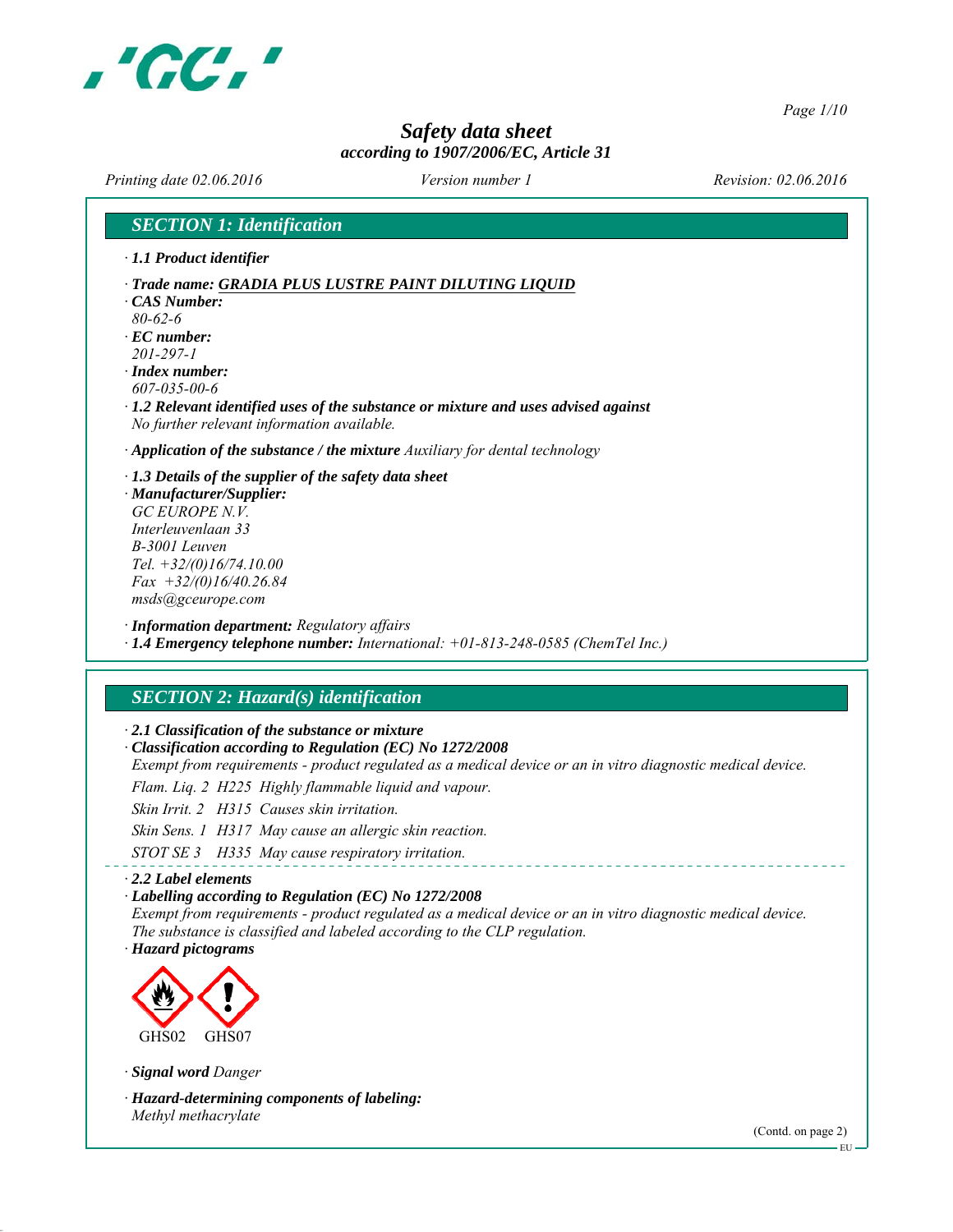*Printing date 02.06.2016 Revision: 02.06.2016 Version number 1*

### *Trade name: GRADIA PLUS LUSTRE PAINT DILUTING LIQUID*

|                                                                                                                        | (Cond. of page 1) |
|------------------------------------------------------------------------------------------------------------------------|-------------------|
| $\cdot$ Hazard statements                                                                                              |                   |
| H225 Highly flammable liquid and vapour.                                                                               |                   |
| H315 Causes skin irritation.                                                                                           |                   |
| H317 May cause an allergic skin reaction.                                                                              |                   |
| H335 May cause respiratory irritation.                                                                                 |                   |
| $\cdot$ Precautionary statements                                                                                       |                   |
| <i>P210</i><br>Keep away from heat, hot surfaces, sparks, open flames and other ignition sources. No<br>smoking.       |                   |
| Wear protective gloves/protective clothing/eye protection/face protection.<br><i>P280</i>                              |                   |
| Contaminated work clothing should not be allowed out of the workplace.<br><i>P272</i>                                  |                   |
| P303+P361+P353 IF ON SKIN (or hair): Take off immediately all contaminated clothing. Rinse skin with water/<br>shower. |                   |
| <i>P405</i><br>Store locked up.                                                                                        |                   |
| Dispose of contents/container in accordance with local/regional/national/international<br><i>P501</i><br>regulations.  |                   |
| $\cdot$ 2.3 Other hazards                                                                                              |                   |
| $\cdot$ Results of PBT and vPvB assessment                                                                             |                   |
| $\cdot$ <b>PBT</b> : Not applicable.                                                                                   |                   |
| $\cdot$ vPvB: Not applicable.                                                                                          |                   |

## *SECTION 3: Composition/information on ingredients*

- *∙ 3.1 Chemical characterization: Substances ∙ CAS No. Description*
- *80-62-6 Methyl methacrylate*
- *∙ Identification number(s)*
- *∙ EC number: 201-297-1*
- *∙ Index number: 607-035-00-6*

## *SECTION 4: First-aid measures*

| $\cdot$ 4.1 Description of first aid measures<br>$\cdot$ General information:                                                   |                    |
|---------------------------------------------------------------------------------------------------------------------------------|--------------------|
| Immediately remove any clothing soiled by the product.                                                                          |                    |
| If symptoms persist consult doctor.                                                                                             |                    |
| $\cdot$ After inhalation:                                                                                                       |                    |
| Supply fresh air. If required, provide artificial respiration. Keep patient warm. Consult doctor if symptoms<br><i>persist.</i> |                    |
| Take affected persons into fresh air and keep quiet.                                                                            |                    |
| · After skin contact:                                                                                                           |                    |
| Immediately wash with water and soap and rinse thoroughly.                                                                      |                    |
| Seek medical treatment.                                                                                                         |                    |
| If skin irritation continues, consult a doctor.                                                                                 |                    |
| $\cdot$ After eye contact:                                                                                                      |                    |
| Rinse opened eye for several minutes under running water.                                                                       |                    |
| If symptoms persist consult doctor.                                                                                             |                    |
| $\cdot$ After swallowing:                                                                                                       |                    |
| Rinse out mouth and then drink plenty of water.                                                                                 |                    |
| If symptoms persist consult doctor.                                                                                             |                    |
| $\cdot$ 4.2 Most important symptoms and effects, both acute and delayed Allergic reactions                                      |                    |
|                                                                                                                                 | (Contd. on page 3) |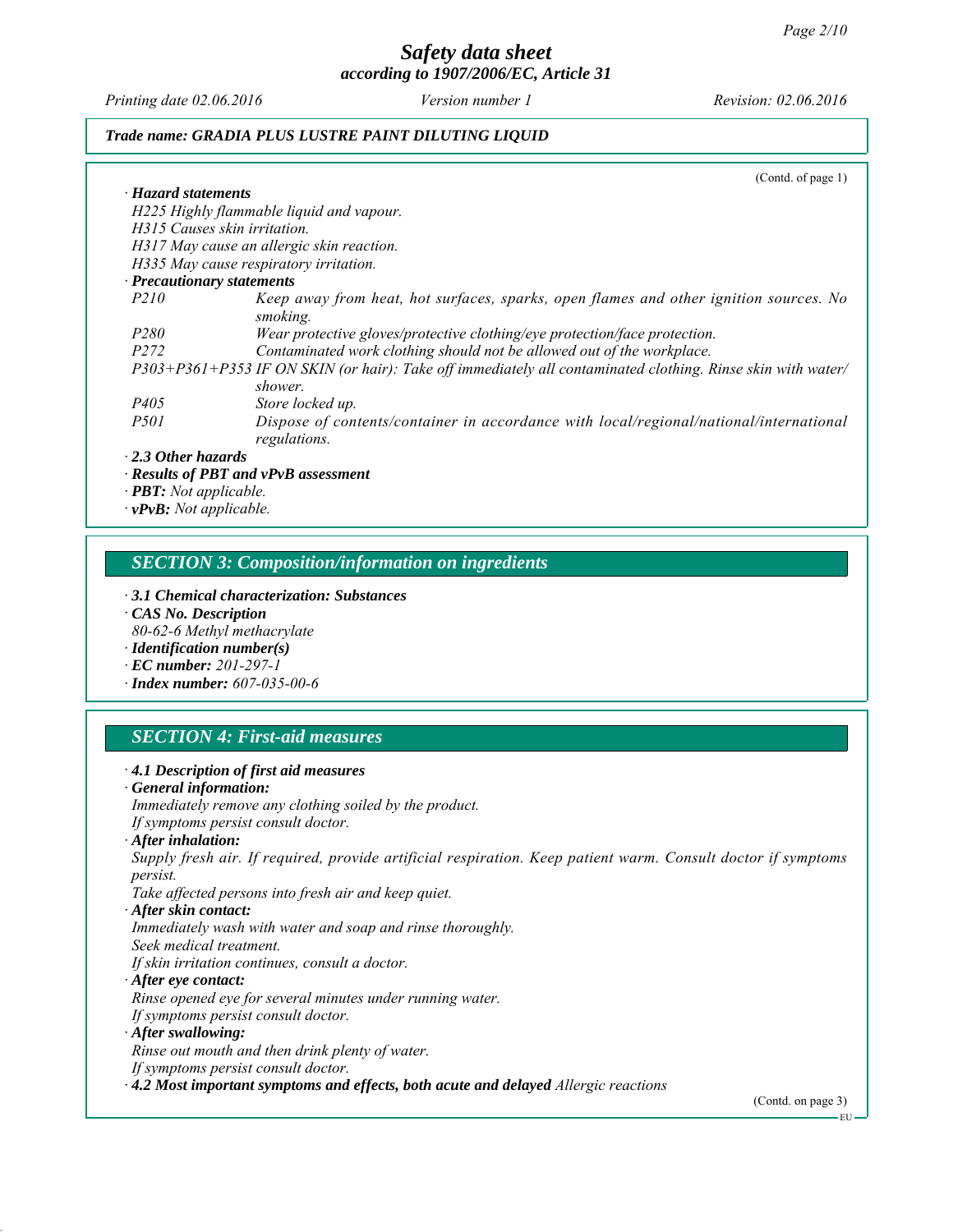## *Safety data sheet*

*according to 1907/2006/EC, Article 31*

*Printing date 02.06.2016 Revision: 02.06.2016 Version number 1*

## *Trade name: GRADIA PLUS LUSTRE PAINT DILUTING LIQUID*

### *∙ 4.3 Indication of any immediate medical attention and special treatment needed*

*No further relevant information available.*

### *SECTION 5: Fire-fighting measures*

### *∙ 5.1 Extinguishing media*

- *∙ Suitable extinguishing agents: CO2, sand, extinguishing powder. Do not use water.*
- *∙ For safety reasons unsuitable extinguishing agents: Water*
- *∙ 5.2 Special hazards arising from the substance or mixture Formation of toxic gases is possible during heating or in case of fire. ∙ 5.3 Advice for firefighters*
- *∙ Protective equipment: Wear self-contained respiratory protective device.*
- *∙ Additional information*

*Dispose of fire debris and contaminated fire fighting water in accordance with official regulations.*

### *SECTION 6: Accidental release measures*

*∙ 6.1 Personal precautions, protective equipment and emergency procedures Remove persons from danger area. Keep away from ignition sources Avoid contact with the eyes and skin. Wear protective clothing. ∙ 6.2 Environmental precautions: Do not allow product to reach sewage system or any water course. Do not allow to penetrate the ground/soil.*

*∙ 6.3 Methods and material for containment and cleaning up: Ensure adequate ventilation. Absorb liquid components with liquid-binding material. Dispose of the collected material according to regulations.*

*∙ 6.4 Reference to other sections See Section 7 for information on safe handling.*

*See Section 8 for information on personal protection equipment.*

*See Section 13 for disposal information.*

## *SECTION 7: Handling and storage*

*∙ 7.1 Precautions for safe handling Ensure good ventilation/exhaustion at the workplace. Prevent formation of aerosols. Avoid contact with the eyes and skin. ∙ Information about protection against explosions and fires: Keep ignition sources away - Do not smoke. Protect against electrostatic charges. Do not spray on a naked flame or any incandescent material.*

*∙ 7.2 Conditions for safe storage, including any incompatibilities*

*∙ Storage:*

*∙ Requirements to be met by storerooms and receptacles: Store in a cool location.*

*Store only in unopened original receptacles.*

*∙ Information about storage in one common storage facility: Store away from foodstuffs.*

(Contd. on page 4)

(Contd. of page 2)

EU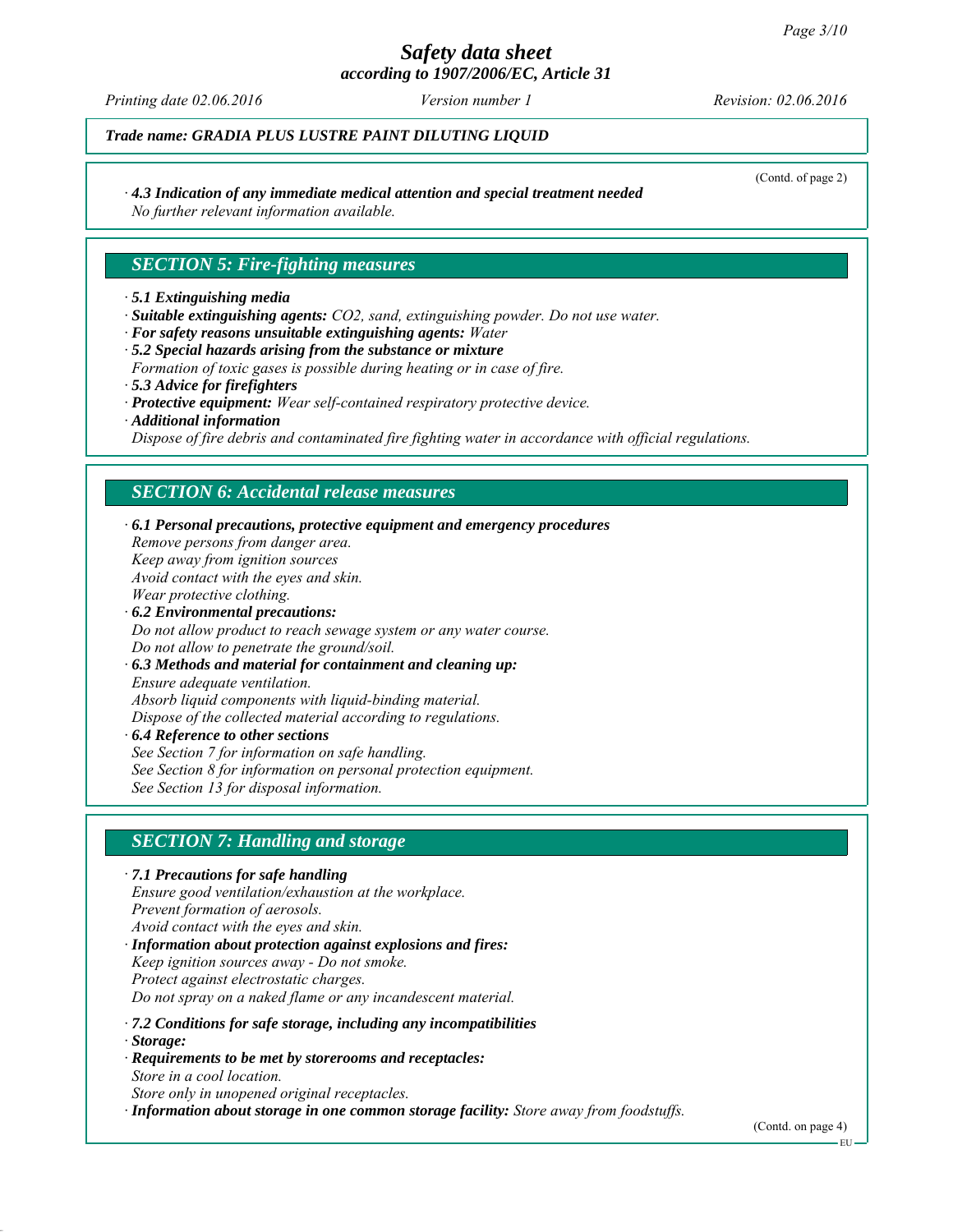*Printing date 02.06.2016 Revision: 02.06.2016 Version number 1*

### *Trade name: GRADIA PLUS LUSTRE PAINT DILUTING LIQUID*

(Contd. of page 3)

### *∙ Further information about storage conditions:*

*Keep receptacle tightly sealed. Store in cool, dry conditions in well sealed receptacles. Protect from heat and direct sunlight. Store in a cool place.*

*∙ 7.3 Specific end use(s) No further relevant information available.*

### *SECTION 8: Exposure controls/personal protection*

*∙ Additional information about design of technical systems: No further data; see item 7.*

*∙ 8.1 Control parameters*

### *∙ Components with limit values that require monitoring at the workplace:*

*80-62-6 Methyl methacrylate*

*IOELV Short-term value: 100 ppm Long-term value: 50 ppm*

### *∙ DNELs*

### *80-62-6 Methyl methacrylate*

*Dermal DNEL dermal 13,67 mg/kg bw/day (man) (worker, l. te., syst.)*

*Inhalative DNEL inhalation 208 mg/m3 (air) (worker, l. te., syst.)*

*∙ Additional information: The lists that were valid during the creation were used as basis.*

- *∙ 8.2 Exposure controls*
- *∙ Personal protective equipment:*
- *∙ General protective and hygienic measures:*

*The usual precautionary measures for handling chemicals should be followed. Avoid contact with the eyes and skin.*

*Wash hands before breaks and at the end of work.*

*Keep away from foodstuffs, beverages and feed.*

*Immediately remove all soiled and contaminated clothing.*

- *∙ Breathing equipment: Suitable respiratory protective device recommended.*
- *∙ Protection of hands:*



*Protective gloves*

### *∙ Material of gloves*

*The selection of the suitable gloves does not only depend on the material, but also on further marks of quality and varies from manufacturer to manufacturer.*

*The selection of the suitable gloves does not only depend on the material, but also on further marks of quality and varies from manufacturer to manufacturer. As the product is a preparation of several substances, the resistance of the glove material can not be calculated in advance and has therefore to be checked prior to the application. ∙ Penetration time of glove material*

*The exact break through time has to be found out by the manufacturer of the protective gloves and has to be observed.*

> (Contd. on page 5) EU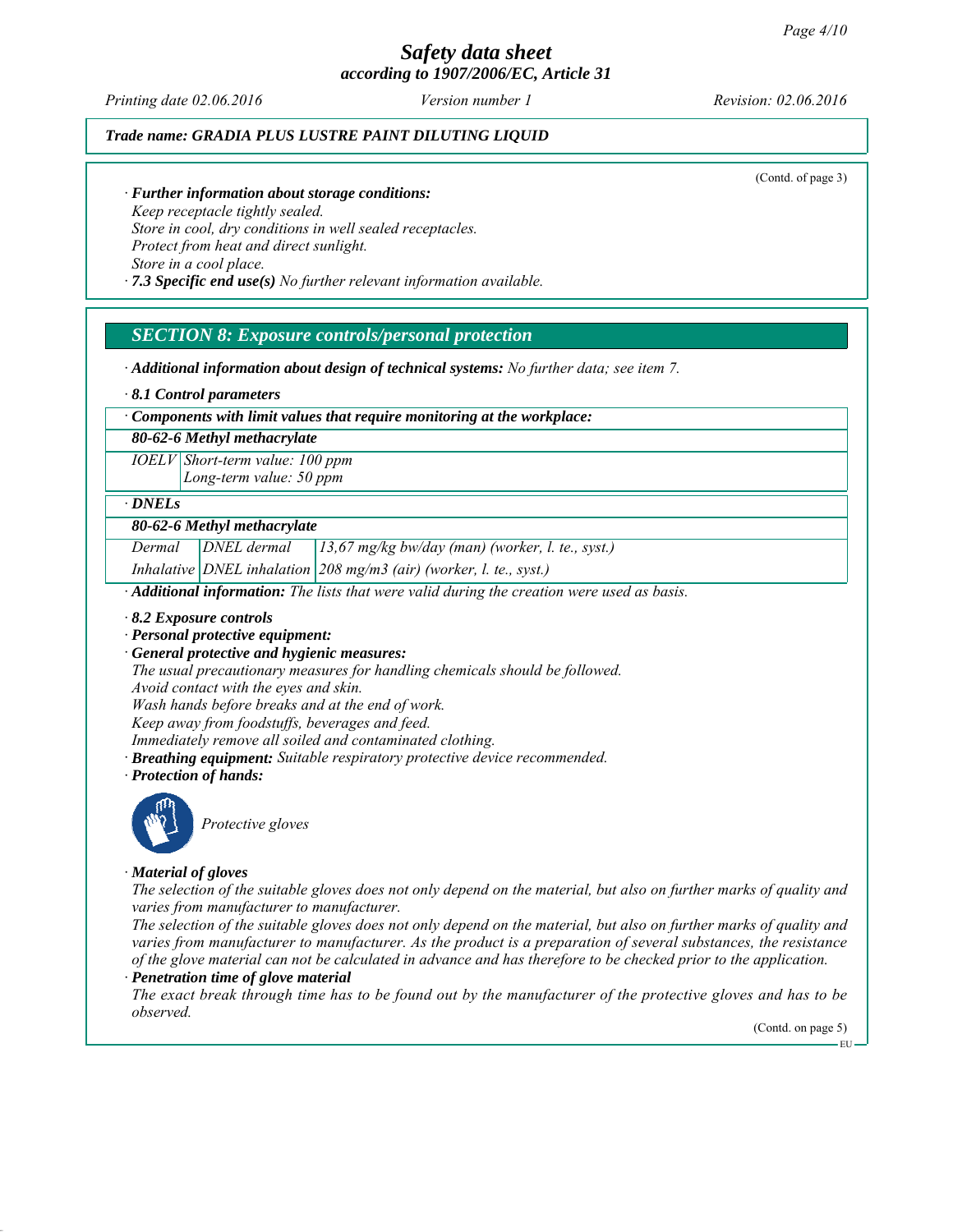*Printing date 02.06.2016 Revision: 02.06.2016 Version number 1*

## *Trade name: GRADIA PLUS LUSTRE PAINT DILUTING LIQUID*

(Contd. of page 4)

*∙ Eye protection:*

*Tightly sealed goggles*

| · 9.1 Information on basic physical and chemical properties                |                                               |  |
|----------------------------------------------------------------------------|-----------------------------------------------|--|
| <b>General Information</b>                                                 |                                               |  |
| $\cdot$ Appearance:                                                        |                                               |  |
| Form:                                                                      | Liquid                                        |  |
| Color:<br>$\cdot$ Odor:                                                    | Colorless                                     |  |
| · Odor threshold:                                                          | Pungent, makes eyes water<br>Not determined.  |  |
| $\cdot$ pH-value:                                                          | Not determined.                               |  |
|                                                                            |                                               |  |
| Change in condition                                                        | -48 °C                                        |  |
| <b>Melting point/Melting range:</b><br><b>Boiling point/Boiling range:</b> | 101 °C                                        |  |
|                                                                            |                                               |  |
| · Flash point:                                                             | $10^{\circ}C$                                 |  |
| · Flammability (solid, gaseous):                                           | Not applicable.                               |  |
| · Ignition temperature:                                                    | 430 $\degree$ C                               |  |
| · Decomposition temperature:                                               | Not determined.                               |  |
| · Auto igniting:                                                           | Not determined.                               |  |
| · Danger of explosion:                                                     | Product does not present an explosion hazard. |  |
| $\cdot$ Explosion limits:                                                  |                                               |  |
| Lower:                                                                     | 2.1 Vol %                                     |  |
| <b>Upper:</b>                                                              | 12.5 Vol %                                    |  |
| $\cdot$ Vapor pressure at 20 $\cdot$ C:                                    | 47 hPa                                        |  |
| $\cdot$ Density at 20 $\degree$ C:                                         | $0.94$ g/cm <sup>3</sup>                      |  |
| · Relative density                                                         | Not determined.                               |  |
| · Vapor density                                                            | Not determined.                               |  |
| $\cdot$ Evaporation rate                                                   | Not determined.                               |  |
| · Solubility in / Miscibility with                                         |                                               |  |
| Water at $20 °C$ :                                                         | $1,6$ g/l                                     |  |
|                                                                            | Insoluble.                                    |  |
| · Partition coefficient (n-octanol/water): Not determined.                 |                                               |  |
| · Viscosity:                                                               |                                               |  |
| Dynamic:                                                                   | Not determined.                               |  |
| Kinematic:                                                                 | Not determined.                               |  |
| Organic solvents:                                                          | 0,0%                                          |  |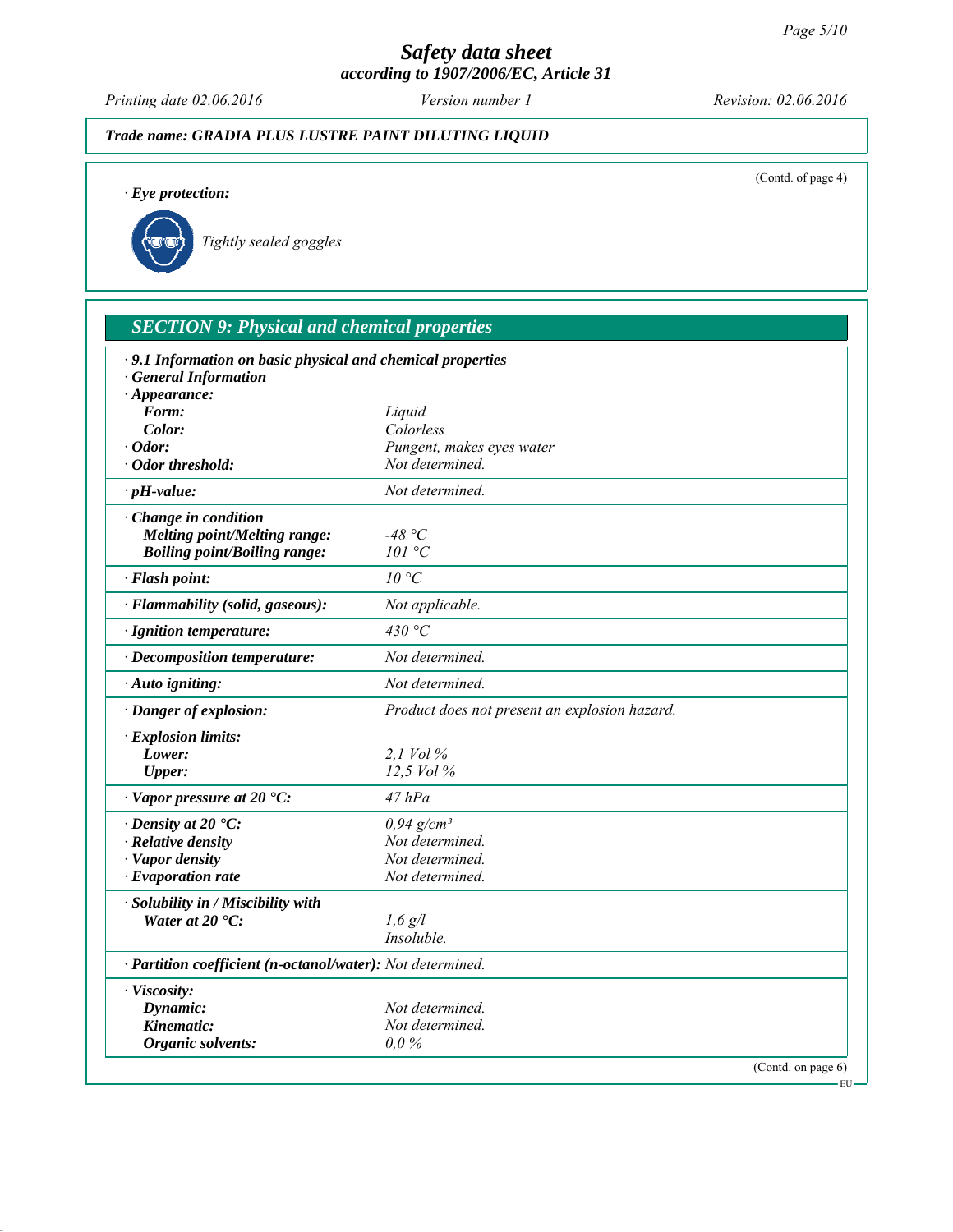# *Safety data sheet*

*according to 1907/2006/EC, Article 31*

*Printing date 02.06.2016 Revision: 02.06.2016 Version number 1*

*Trade name: GRADIA PLUS LUSTRE PAINT DILUTING LIQUID*

(Contd. of page 5)

*∙ 9.2 Other information No further relevant information available.*

### *SECTION 10: Stability and reactivity*

*∙ 10.1 Reactivity No further relevant information available.*

*∙ 10.2 Chemical stability*

*∙ Thermal decomposition / conditions to be avoided: No decomposition if used according to specifications.*

*∙ 10.3 Possibility of hazardous reactions No dangerous reactions known.*

*∙ 10.4 Conditions to avoid No further relevant information available.*

*∙ 10.5 Incompatible materials: No further relevant information available.*

*∙ 10.6 Hazardous decomposition products: No dangerous decomposition products known.*

## *SECTION 11: Toxicological information*

### *∙ 11.1 Information on toxicological effects*

*∙ Acute toxicity: Based on available data, the classification criteria are not met.*

### *∙ LD/LC50 values that are relevant for classification:*

*80-62-6 Methyl methacrylate*

| Oral | LD50         | $\vert 6000 \text{ mg/kg}$ (rabbit) |  |  |
|------|--------------|-------------------------------------|--|--|
|      | $\mathbf{r}$ | $F \cap \cap \cap$                  |  |  |

*Dermal LD50 >5000 mg/kg (rab)*

*Inhalative LC50/4 h 29,8 mg/l (rat (f+m))*

*∙ Primary irritant effect:*

*∙ on the skin:*

*Causes skin irritation.*

- *∙ on the eye: Based on available data, the classification criteria are not met.*
- *∙ Sensitization:*

*May cause an allergic skin reaction.*

*∙ Additional toxicological information:*

*∙ Carcinogenic categories*

*∙ IARC (International Agency for Research on Cancer)*

### *112926-00-8 silicon dioxide, amorphous 3*

*13463-67-7 titanium dioxide 2B*

*∙ NTP (National Toxicology Program)*

*Substance is not listed.*

### *∙ OSHA-Ca (Occupational Safety & Health Administration)*

*Substance is not listed.*

*∙ Repeated dose toxicity No further relevant information available.*

*∙ CMR effects (carcinogenity, mutagenicity and toxicity for reproduction) No further relevant information available.*

*∙ Germ cell mutagenicity Based on available data, the classification criteria are not met.*

*∙ Carcinogenicity Based on available data, the classification criteria are not met.*

*∙ Reproductive toxicity Based on available data, the classification criteria are not met.*

*∙ STOT-single exposure*

*May cause respiratory irritation.*

*∙ STOT-repeated exposure Based on available data, the classification criteria are not met.*

(Contd. on page 7)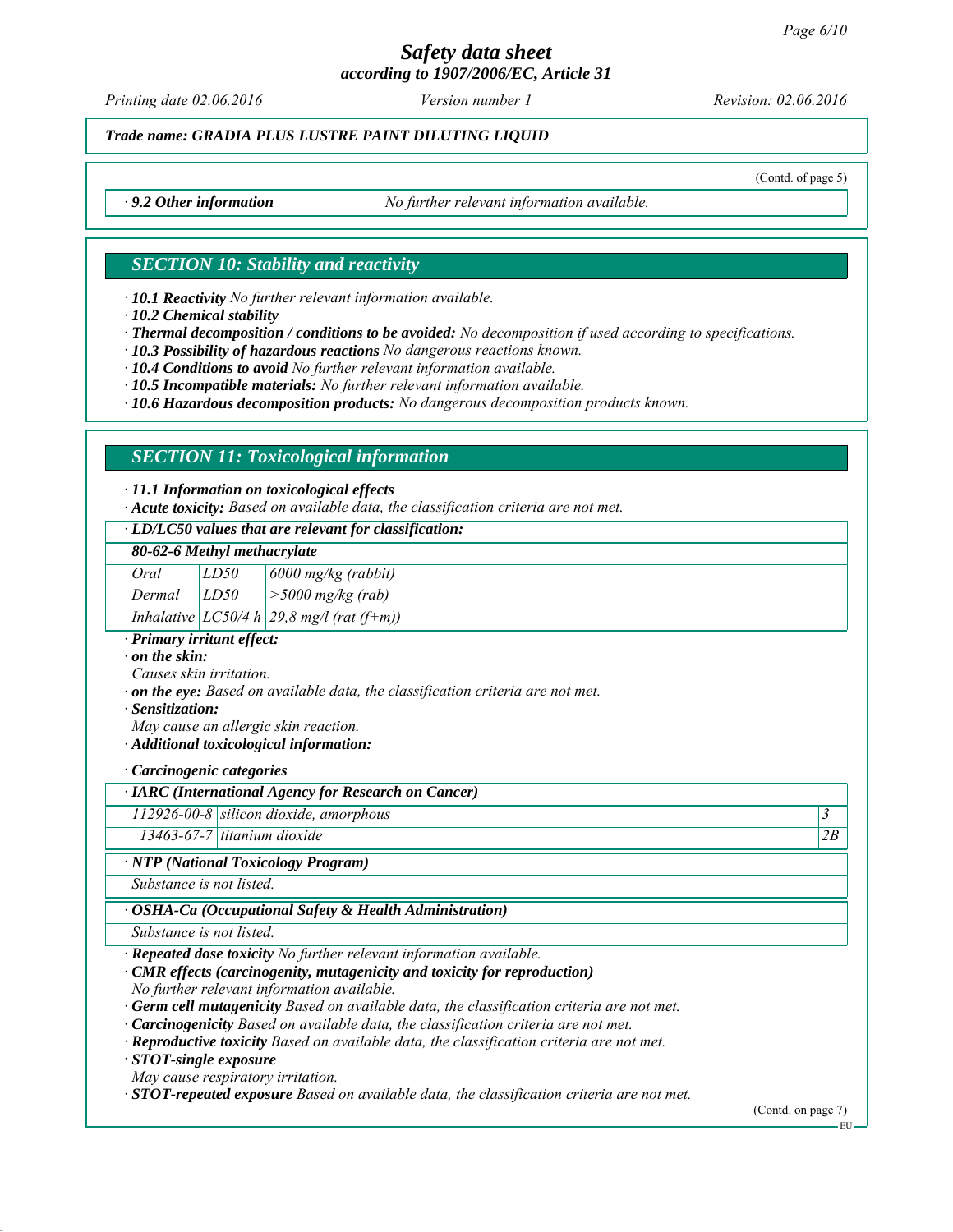*Printing date 02.06.2016 Revision: 02.06.2016 Version number 1*

(Contd. of page 6)

*Trade name: GRADIA PLUS LUSTRE PAINT DILUTING LIQUID*

*∙ Aspiration hazard Based on available data, the classification criteria are not met.*

## *SECTION 12: Ecological information*

### *∙ 12.1 Toxicity*

*∙ Aquatic toxicity: No further relevant information available.*

- *∙ 12.2 Persistence and degradability No further relevant information available.*
- *∙ 12.3 Bioaccumulative potential No further relevant information available.*
- *∙ 12.4 Mobility in soil No further relevant information available.*
- *∙ Additional ecological information:*
- *∙ General notes:*

*Water hazard class 1 (Assessment by list): slightly hazardous for water*

*Do not allow undiluted product or large quantities of it to reach ground water, water course or sewage system.*

- *∙ 12.5 Results of PBT and vPvB assessment*
- *∙ PBT: Not applicable.*
- *∙ vPvB: Not applicable.*
- *∙ 12.6 Other adverse effects No further relevant information available.*

### *SECTION 13: Disposal considerations*

### *∙ 13.1 Waste treatment methods*

*∙ Recommendation:*

*Must not be disposed of together with household garbage. Do not allow product to reach sewage system.*

- *∙ Uncleaned packagings:*
- *∙ Recommendation: Disposal must be made according to official regulations.*

| $\cdot$ 14.1 UN-Number<br>ADR, IMDG, IATA              | <i>UN1247</i>                                |
|--------------------------------------------------------|----------------------------------------------|
| $\cdot$ 14.2 UN proper shipping name                   |                                              |
| $\cdot$ DOT, IATA                                      | Methyl methacrylate monomer, stabilized      |
| $\cdot$ ADR                                            | 1247 METHYL METHACRYLATE MONOMER, STABILIZED |
| $\cdot$ IMDG                                           | METHYL METHACRYLATE MONOMER, STABILIZED      |
| $\cdot$ 14.3 Transport hazard class(es)<br>$\cdot$ ADR |                                              |
|                                                        |                                              |
| $\cdot Class$                                          | 3 (F1) Flammable liquids                     |
| · Label                                                |                                              |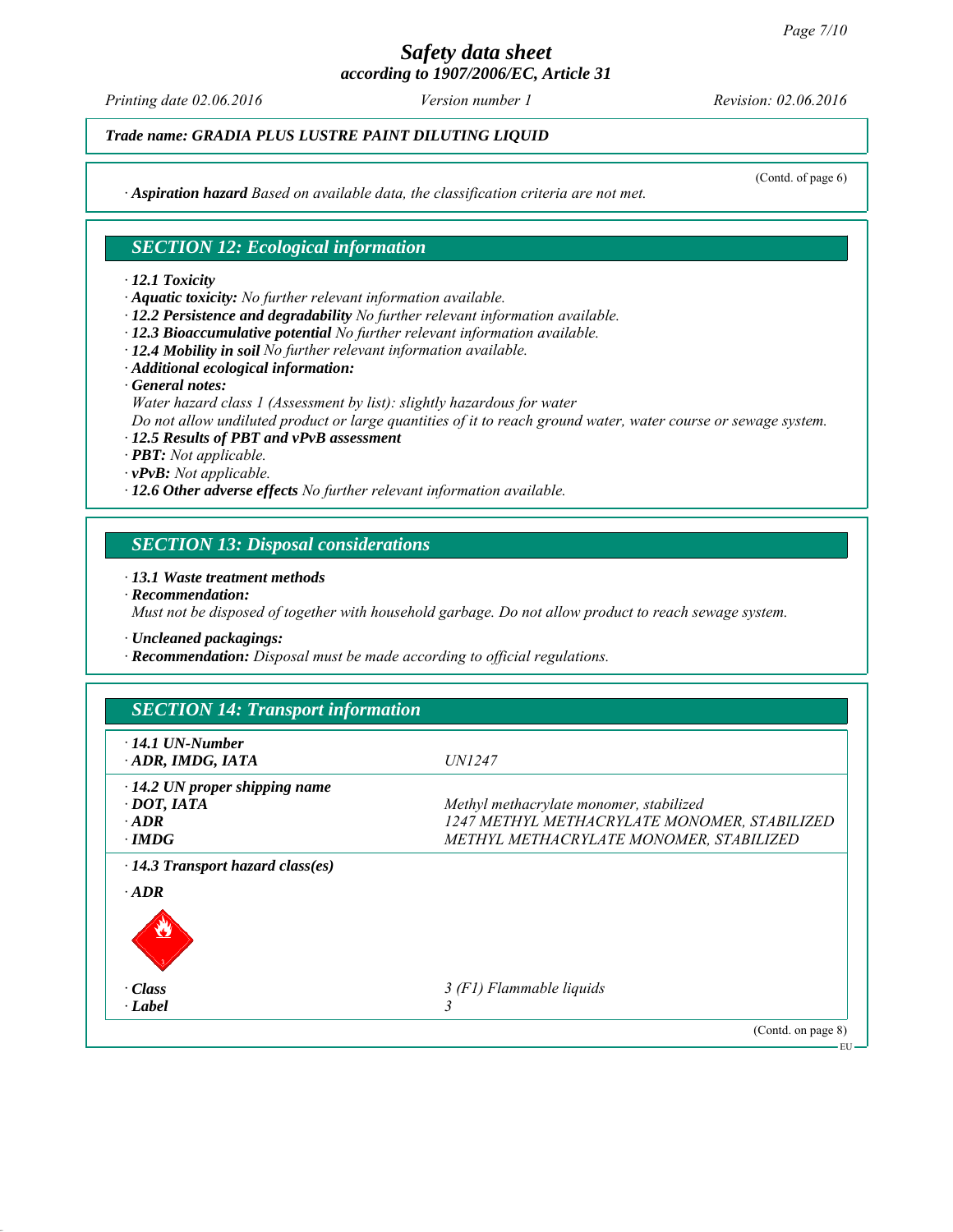*Printing date 02.06.2016 Revision: 02.06.2016 Version number 1*

### *Trade name: GRADIA PLUS LUSTRE PAINT DILUTING LIQUID*

|                                                                                                                                         | (Contd. of page 7)                                                                                                                |
|-----------------------------------------------------------------------------------------------------------------------------------------|-----------------------------------------------------------------------------------------------------------------------------------|
| $\cdot$ IMDG, IATA                                                                                                                      |                                                                                                                                   |
|                                                                                                                                         |                                                                                                                                   |
| $\cdot$ Class<br>$\cdot$ Label                                                                                                          | 3 Flammable liquids<br>3                                                                                                          |
| · 14.4 Packing group<br>ADR, IMDG, IATA                                                                                                 | II                                                                                                                                |
| · 14.5 Environmental hazards:<br>$\cdot$ Marine pollutant:                                                                              | N <sub>o</sub>                                                                                                                    |
| · 14.6 Special precautions for user<br>· Danger code (Kemler):<br>· EMS Number:<br>· Stowage Category<br>· Stowage Code                 | Warning: Flammable liquids<br>339<br>$F-E$ , $S-D$<br>B<br>SW2 Clear of living quarters.                                          |
| $\cdot$ 14.7 Transport in bulk according to Annex II of<br><b>MARPOL73/78 and the IBC Code</b>                                          | Not applicable.                                                                                                                   |
| · Transport/Additional information:                                                                                                     |                                                                                                                                   |
| $\cdot$ ADR<br>$\cdot$ Limited quantities (LQ)<br>$\cdot$ Excepted quantities (EQ)<br>· Transport category<br>· Tunnel restriction code | IL<br>Code: E2<br>Maximum net quantity per inner packaging: 30 ml<br>Maximum net quantity per outer packaging: 500 ml<br>2<br>D/E |
| $\cdot$ IMDG<br>$\cdot$ Limited quantities (LQ)<br>$\cdot$ Excepted quantities (EQ)                                                     | 1L<br>Code: E2<br>Maximum net quantity per inner packaging: 30 ml<br>Maximum net quantity per outer packaging: 500 ml             |
| · UN "Model Regulation":                                                                                                                | UN 1247 METHYL METHACRYLATE MONOMER,<br>STABILIZED, 3, II                                                                         |

## *SECTION 15: Regulatory information*

*∙ 15.1 Safety, health and environmental regulations/legislation specific for the substance or mixture ∙ Sara*

*∙ Section 355 (extremely hazardous substances):*

*Substance is not listed.*

*∙ Section 313 (Specific toxic chemical listings):*

*Substance is not listed.*

*∙ TSCA (Toxic Substances Control Act):*

*68083-19-2 Vinyldimethylpolysiloxane*

(Contd. on page 9)

EU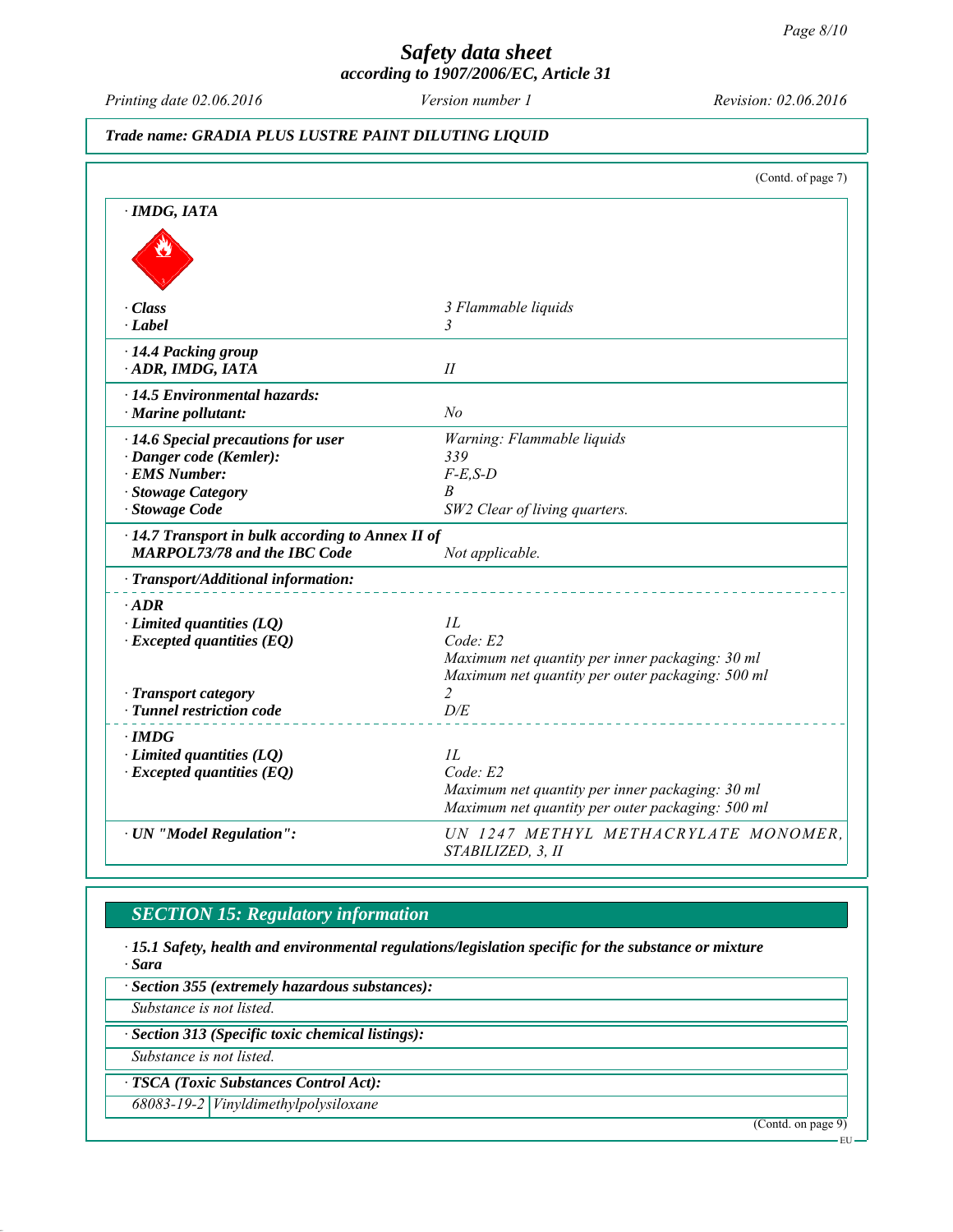# *Safety data sheet*

*according to 1907/2006/EC, Article 31*

*Printing date 02.06.2016 Revision: 02.06.2016 Version number 1*

### *Trade name: GRADIA PLUS LUSTRE PAINT DILUTING LIQUID*

(Contd. of page 8) *13463-67-7 titanium dioxide ∙ Proposition 65 ∙ Chemicals known to cause cancer: 13463-67-7 titanium dioxide ∙ Chemicals known to cause reproductive toxicity for females: Substance is not listed. ∙ Chemicals known to cause reproductive toxicity for males: Substance is not listed. ∙ Chemicals known to cause developmental toxicity: Substance is not listed. ∙ Carcinogenic categories ∙ EPA (Environmental Protection Agency) Substance is not listed. ∙ TLV (Threshold Limit Value established by ACGIH) 13463-67-7 titanium dioxide A4 ∙ MAK (German Maximum Workplace Concentration) 13463-67-7 titanium dioxide 3A ∙ NIOSH-Ca (National Institute for Occupational Safety and Health) 13463-67-7 titanium dioxide*

*∙ Directive 2012/18/EU*

*∙ Named dangerous substances - ANNEX I Substance is not listed.*

*∙ Seveso category P5c FLAMMABLE LIQUIDS*

- *∙ Qualifying quantity (tonnes) for the application of lower-tier requirements 5.000 t*
- *∙ Qualifying quantity (tonnes) for the application of upper-tier requirements 50.000 t*
- *∙ 15.2 Chemical safety assessment: A Chemical Safety Assessment has not been carried out.*

## *SECTION 16: Other information*

- *∙ Classification according to Regulation (EC) No 1272/2008 Calculation method*
- *∙ Department issuing MSDS: Regulatory affairs*
- *∙ Contact: msds@gceurope.com*

*ADR: Accord européen sur le transport des marchandises dangereuses par Route (European Agreement concerning the International Carriage of Dangerous Goods by Road)*

- *IMDG: International Maritime Code for Dangerous Goods*
- *DOT: US Department of Transportation*
- *IATA: International Air Transport Association*
- *GHS: Globally Harmonised System of Classification and Labelling of Chemicals*
- *ACGIH: American Conference of Governmental Industrial Hygienists*
- *EINECS: European Inventory of Existing Commercial Chemical Substances CAS: Chemical Abstracts Service (division of the American Chemical Society)*
- *DNEL: Derived No-Effect Level (REACH)*
- *LC50: Lethal concentration, 50 percent*
- *LD50: Lethal dose, 50 percent*
- *PBT: Persistent, Bioaccumulative and Toxic*
- *vPvB: very Persistent and very Bioaccumulative*
- *NIOSH: National Institute for Occupational Safety*
- *OSHA: Occupational Safety & Health*
- *Flam. Liq. 2: Flammable liquids, Hazard Category 2*

*<sup>∙</sup> Abbreviations and acronyms:*